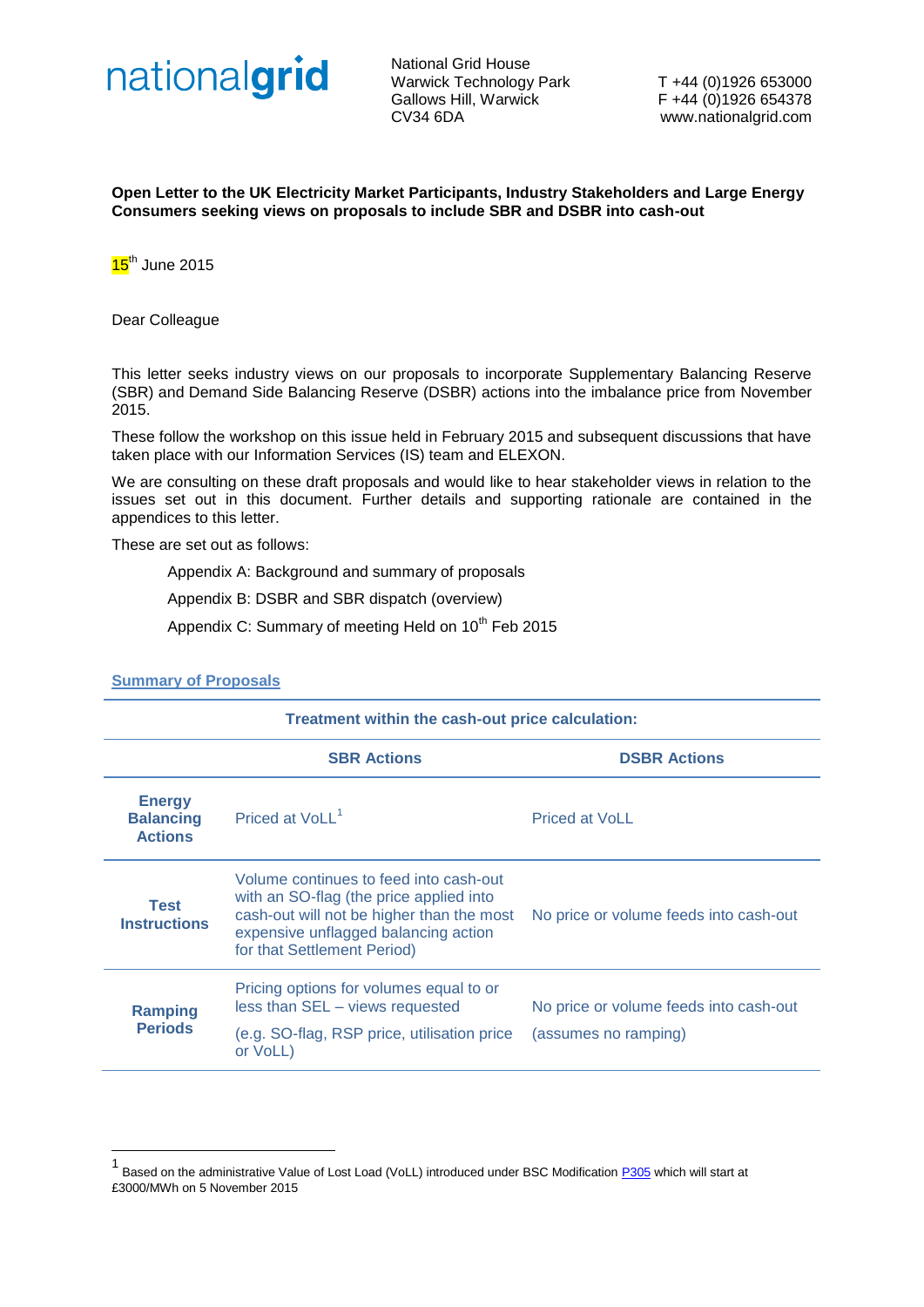Actions will be incorporated into imbalance prices for the Interim Information (II) Settlement Run (5 working days after the date).

The volumes associated with these balancing services actions will be based on the volume instructed and will not be adjusted for estimated volume delivered.

Once we have considered the responses to this letter, we will look to raise a BSC modification to enable the correct treatment of SBR in the BSC imbalance price calculation without affecting BM Cash-flow. Note that this mod will be designed so as to as flexible as possible in order to cater for any differing treatments of SBR ramping and running at SEL as mentioned above (e.g. priced at RSP or remain SO-flagged). Also, for the avoidance of doubt, the BSC mod will be limited to ensuring that the solution in relation to SBR is technically feasible rather than considering the wider approach (which will fall under the C16 process).

In addition (again, once we have considered responses to this letter), we will publish a consultation proposing to implement the necessary changes by modification(s) to the relevant Transmission Licence Condition 16 (C16)<sup>2</sup> methodology statements. The C16 consultation will also contain EBSCR proposed changes to the statements but we intend to write it in such a way that these EBSCR changes can be accepted / approved independently of the DSBR and SBR changes if required.

It would be appreciated if any responses could be sent to **BalancingServices@nationalgrid.com** by 3<sup>rd</sup> July. This will enable the formal C16 consultation to be prepared and sent out in good time to ensure that any revisions can be reflected and sent to Ofgem in order that they can be approved and implemented prior to November 5<sup>th</sup>.

However please note that, if you have any specific comments regarding the detail associated with the treatment of SBR in the BSC Imbalance Calculation that you would like to highlight prior to the mod being raised, these will need to be with us by no later than 12:00 noon on 24<sup>th</sup> June to align with BSC Governance timescales (i.e. we hope to be able to raise the SBR mod at Panel on  $9<sup>th</sup>$  July).

If you have any questions on the content of this letter, please contact Alex Haffner in the first instance at [alex.haffner@nationalgrid.com](mailto:alex.haffner@nationalgrid.com) or by calling 01926 65 5838.

Yours sincerely

Ian Pashley

<u>.</u>

Markets & Balancing Development Manager, National Grid

<sup>2</sup> Amendments to the C16 statements requires consultation with BSC parties allowing at least 28 days to respond and submission to the Authority containing proposed revisions and any representations received through the consultation process.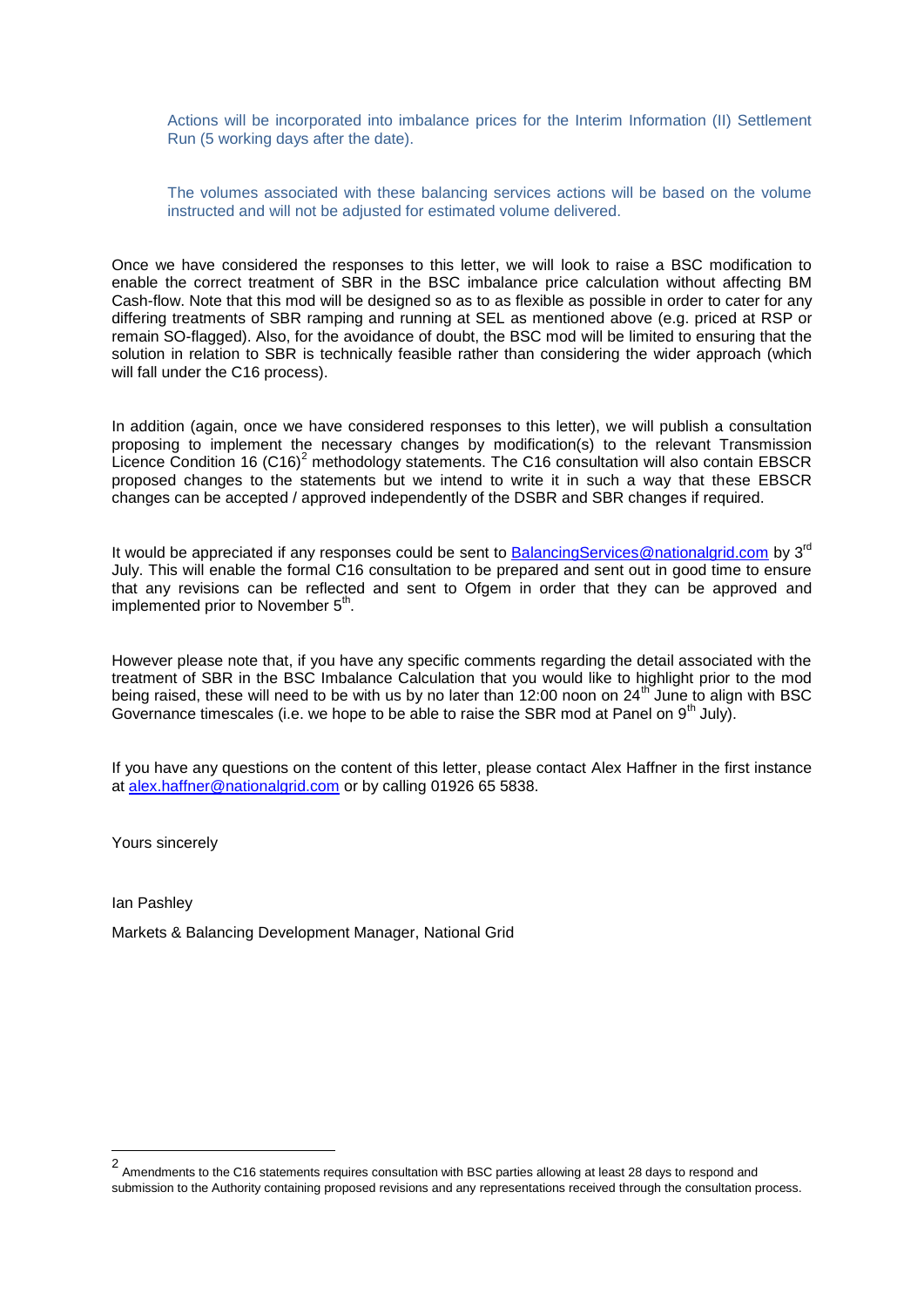# **Appendix A: Background and Summary of Proposals**

#### **1. Background**

In December 2013 Ofgem published its decision $3$  to approve the application by National Grid Electricity Transmission (NGET) to introduce two new balancing services: Supplementary Balancing Reserve (SBR) and Demand Side Balancing Reserve (DSBR).

Currently, if either of these balancing services is used then the accepted action will not feed into the cash-out price. DSBR prices and volumes are excluded (as set out in the Balancing Services Adjustment Data (BSAD)<sup>4</sup> Methodology). SBR actions are SO-flagged, meaning the price applied into the cash-out calculation will not be higher than the most expensive unflagged action for that Settlement Period. The System Management Action Flagging (SMAF)<sup>5</sup> Methodology sets out which actions will be SO-flagged, this currently includes SBR actions.

Since these services will only be called upon at times of severe system scarcity, factoring SBR and DSBR accepted actions into imbalance prices is necessary in order to ensure accurate signalling to the market. This is consistent with the intent of the EBSCR reforms.

Engagement with the industry took place in 2014 through the BSC Issue  $56<sup>6</sup>$  workgroup and NGET's Open Letter to industry consulting on potential changes. The majority of views indicated the following<sup>7</sup>:

(1) In principle as DSBR and SBR are seen as emergency actions to avoid demand control then they should be considered a proxy for demand control and priced at VoLL;

(2) This principle should only apply if BSC Modification P305 (EBSCR Developments) is implemented.

In addition to this several parties expressed concerns regarding potential distortion of the BM due to the timings of dispatch instructions (which may be initiated ahead of Gate Closure).

In February NGET held a workshop<sup>8</sup> to revisit this issue with market parties with respect to winter 2015/16. The consensus of the views expressed by attendees was largely consistent with the above, with the following distinctions:

- For DSBR, opinion was split between whether actions should be priced at VoLL or at the utilisation price capped at VoLL
- For SBR, treatment of actions for ramping periods up to and down from the Stable Export Limit (SEL) should not be priced at VoLL. Whilst not unanimous, the suggestion that gained most support was to price these periods using the Reserve Scarcity Pricing (RSP) that is due to be delivered with P305<sup>9</sup>

On 2 April 2015 Ofgem published its decision letter<sup>10</sup> approving P305 for implementation on 5 November 2015. Amongst other changes to the cash-out pricing methodology, this will introduce the administrative VoLL price for demand control actions and the RSP methodology for pricing STOR actions (in both instances where those actions are taken for energy reasons).

 3 Ofgem decision letter on new balancing services[: https://www.ofgem.gov.uk/ofgem-](https://www.ofgem.gov.uk/ofgem-publications/85278/decisiontoacceptngetapplicationtointroducetwonewbalancingservicesandsubsequentconsultationonfundingarrangements.pdf)

[publications/85278/decisiontoacceptngetapplicationtointroducetwonewbalancingservicesandsubsequentconsultationonfundinga](https://www.ofgem.gov.uk/ofgem-publications/85278/decisiontoacceptngetapplicationtointroducetwonewbalancingservicesandsubsequentconsultationonfundingarrangements.pdf) [rrangements.pdf](https://www.ofgem.gov.uk/ofgem-publications/85278/decisiontoacceptngetapplicationtointroducetwonewbalancingservicesandsubsequentconsultationonfundingarrangements.pdf) 4

<http://www2.nationalgrid.com/WorkArea/DownloadAsset.aspx?id=40415> 5

<http://www2.nationalgrid.com/WorkArea/DownloadAsset.aspx?id=32869>

<sup>6</sup> <http://www.elexon.co.uk/smg-issue/issue-56/>

<sup>7</sup> For the full update published following this consultation:

<http://www2.nationalgrid.com/WorkArea/DownloadAsset.aspx?id=35169>

<sup>8</sup> A more detailed summary of what had been discussed in that meeting can be found in Appendix B of this document.

<sup>9</sup> This methodology is due to be applied to Short Term Operating Reserve (STOR) actions and takes the greater of the utilisation price or the prevailing RSP price for that Settlement Period (calculated as Loss of Load Probability at Gate Closure multiplied by VoLL)

<sup>10</sup> <https://www.elexon.co.uk/wp-content/uploads/2014/05/P305D-v2.0.pdf>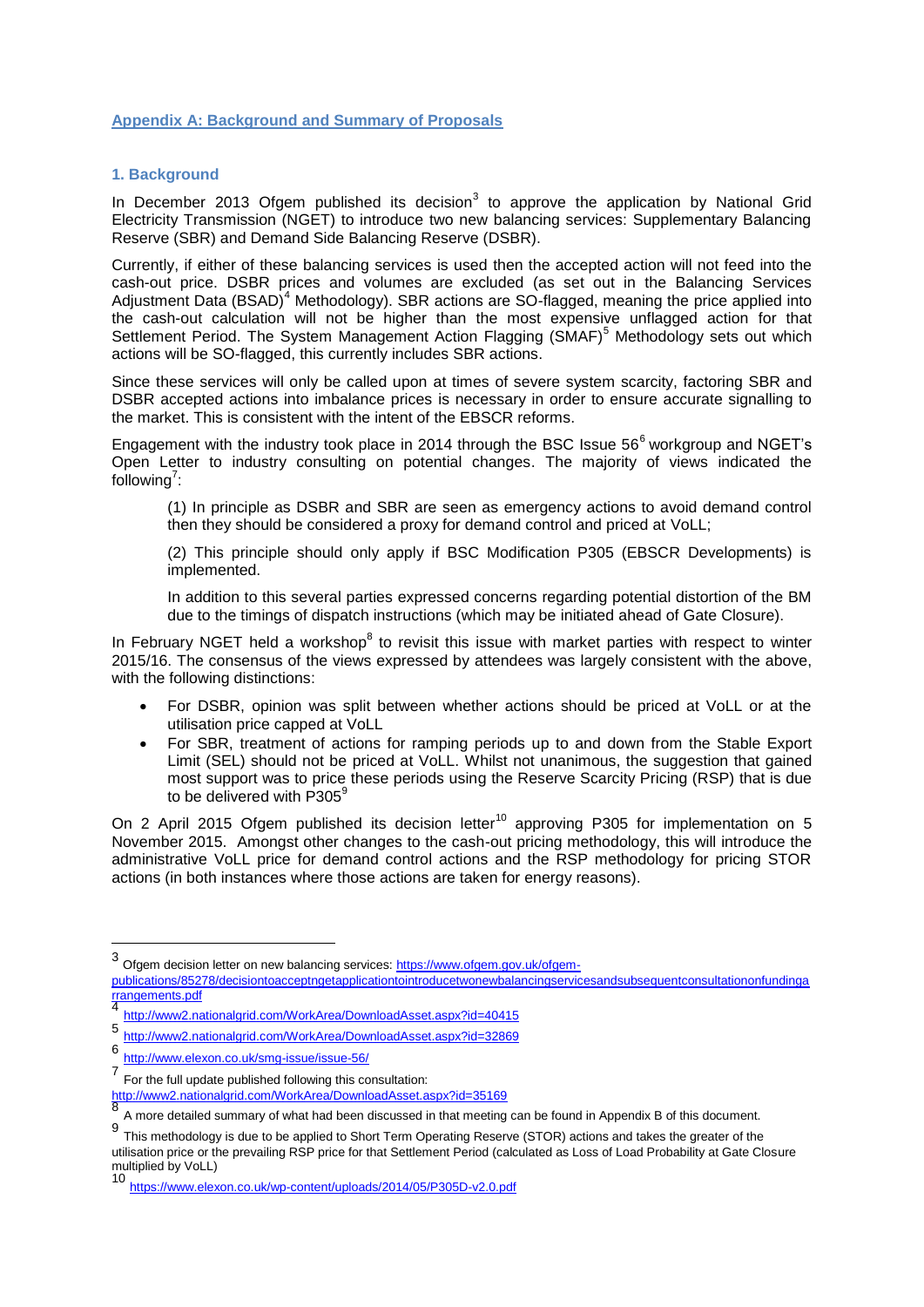#### **2. Timescales for Publication – the mechanism for feeding the price into cash-out**

Due to the complexity and cost associated with delivering these changes by November 2015, an automated solution is unfortunately not feasible at this time. However we are able to apply a price signal into imbalance prices using a manual solution that takes advantage of existing processes for amending balancing actions (e.g. the BSCP18 for BOAs and submission of data corrections by email to the SAA for BSAD). The benefit of a manual approach is that it offers more flexibility to treat various parts of an SBR generation profile differently (e.g. apply a different price signal for ramping to/from the Stable Export Limit (SEL) or for generating above it). We also consider the manual solution to be pragmatic given the temporary nature of the services.

Whilst we believe that the existing design of SBR and DSBR will provide sufficient notice that the services have been instructed (e.g. including volume and timing information), we recognise that the time delay of the price component entering the indicative system prices, published within 15 minutes of the end of the relevant Settlement Period, will cause an inconvenience to parties<sup>11</sup>. The next publication of the system prices (the Interim Information (II) run which takes place 5 working days after the Settlement Period) will include any imbalance price impacts of SBR and DSBR actions. We are currently exploring whether there is any possibility to provide an informal view of system prices in impacted settlement periods on a reasonable endeavours basis in order to mitigate this issue

At time of writing, these balancing products are being procured for winter 2015/16 only and it would require a licence direction to extend the products to subsequent years (NB – we intend to consult on future options in the next month or so). Therefore, should this situation change at all we will review the suitability of a manual solution.

Neither SBR nor DSBR actions will be taken for the reasons currently defined under system flagging (e.g. to resolve transmission constraints), therefore all SBR and DSBR actions will be identified as being taken for energy reasons unless explicitly stated otherwise (e.g. SBR testing).

## **3. Our Proposed Changes**

#### **3.1 Pricing of actions for energy balancing**

#### **Principles for dispatch**

SBR and DSBR actions are dispatched as 'last resort' services to balance the system in the event that there is insufficient generating capacity to meet demand.

All other feasible generating capacity should dispatched, or forecast to be, before the services are dispatched.

DSBR should be called upon ahead of SBR.

Existing notifications (e.g. Notification of Insufficient System Margin (NISM), High Risk of Demand Reduction (HRDR) etc.) will continue to be issued to the market at the appropriate times to give notification of insufficient margin and the potential that the services will be dispatched. In addition, notifications will also be issued to the market via the BM Reports website whenever either service is instructed. $12$ 

#### **Proposed treatment in cash-out**

As last resort options to avoid the System Operator having to instruct demand control, these services can be considered as proxy actions for demand control.

Therefore, we propose to price these actions in the same manner as demand control actions, at the VoLL to be introduced with P305 (in line with our discussions with industry last year and earlier this year). If there are strong views in support of pricing DSBR at the utilisation price capped at VoLL we would be grateful to hear the rationale for such an approach (compared to pricing at VoLL) in any responses to this letter.

1

<sup>11</sup> For instance, there will not be certainty around the extent of NIV or PAR tagging etc.

<sup>12</sup> See Appendix B for further details.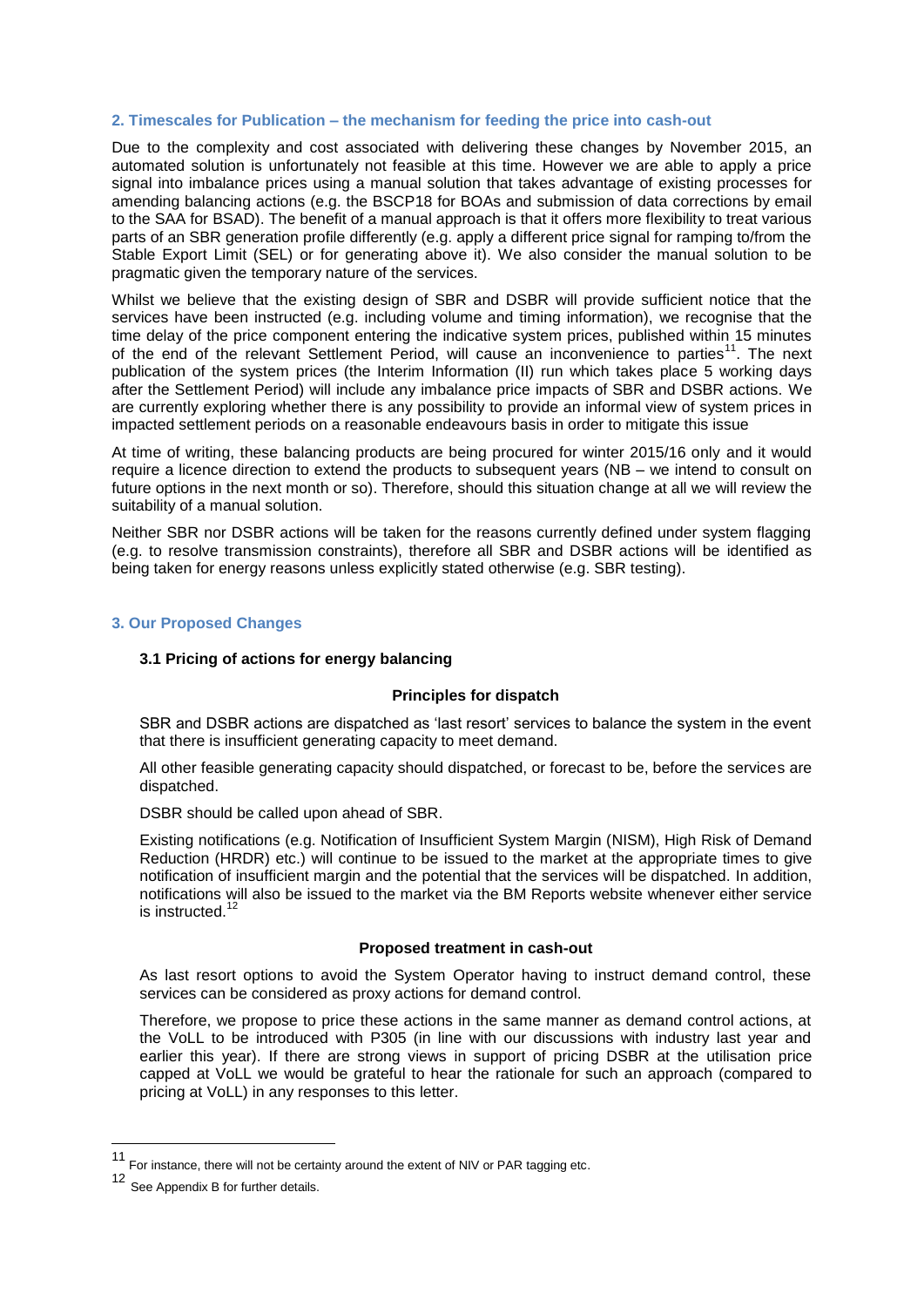#### **3.2 Associated volumes**

**SBR:** the volume attached to SBR accepted actions will be based on the volume instructed in the initial dispatch and will not be revised to reflect any post-event estimates of volume delivered. This is consistent with the approach currently applied to balancing actions submitted and applied into the cash-out calculation.

**DSBR:** the volume attached to DSBR accepted actions will also be based on the volume instructed in the initial dispatch instruction multiplied by a de-rating factor of 83%.

N.B. This is a change from the 2014 proposals that put forward a de-rating factor of 75%. This reflects results of DSBR testing that have taken place in the intervening period.

## **3.3 Action flagging in the case of 'real' dispatch**

SBR and DSBR actions will only be taken to resolve energy imbalance on the transmission system and will therefore be classed as 'energy' (and not SO-flagged)

#### **3.4 Treatment of actions taken for test purposes**

**SBR:** SBR actions taken for testing will be SOflagged.

As such the price applied into cash-out for that action will not exceed that of the most expensive unflagged action for that Settlement Period. The volume of the action will be used in the calculation of the Net Imbalance Volume (NIV).

**DSBR:** DSBR tests are not currently notified to the market and we do not propose to feed any priced or unpriced volumes into the cash-out calculation.

In the case of DSBR testing, National Grid ensures that the volumes tested at any one time are sufficiently small such that they do not impact the electricity market (i.e. less than 10MW at any one time or a maximum of 1 DSBR unit if it is greater than 10MW capacity).

#### **3.5 Treatment of ramping / volumes below SEL**

As the physical constraints of an SBR unit may require a ramping period up to and down from their minimum generation level (Stable Export Limit – SEL) there may be a requirement for it to be dispatched some hours ahead of the delivery period for which it is required. It does not seem appropriate for a VoLL price to be applied unless it is for a Settlement Period when the SBR unit's generation is actually required.

We propose treating the ramping periods (where generation volume is greater than 0 and less than SEL) in a different manner in the cash-out price (that is, not priced at VoLL). There are several options for treatment, including: pricing using the RSP methodology, using the utilisation price or applying an SOflag. **We would particularly like to hear views on how respondents think these periods should be treated and the rationale to support that.**

# **SBR: DSBR:**

The process for instructing DSBR requires dispatching instruction(s) to provider(s) to reduce their demand, to meet the required volume. Instructions will be for delivery between specified times that fall in line with the boundaries of the half-hour Settlement Periods. Unlike SBR (or any other BOAs) ramping instructions will not be issued, neither is a payment made for any 'ramping'.

Since no ramping is instructed or procured we do not propose to include any priced or unpriced volume feed into the cash-out calculation. Such an input would be based on a crude volume estimate and would not be verifiable.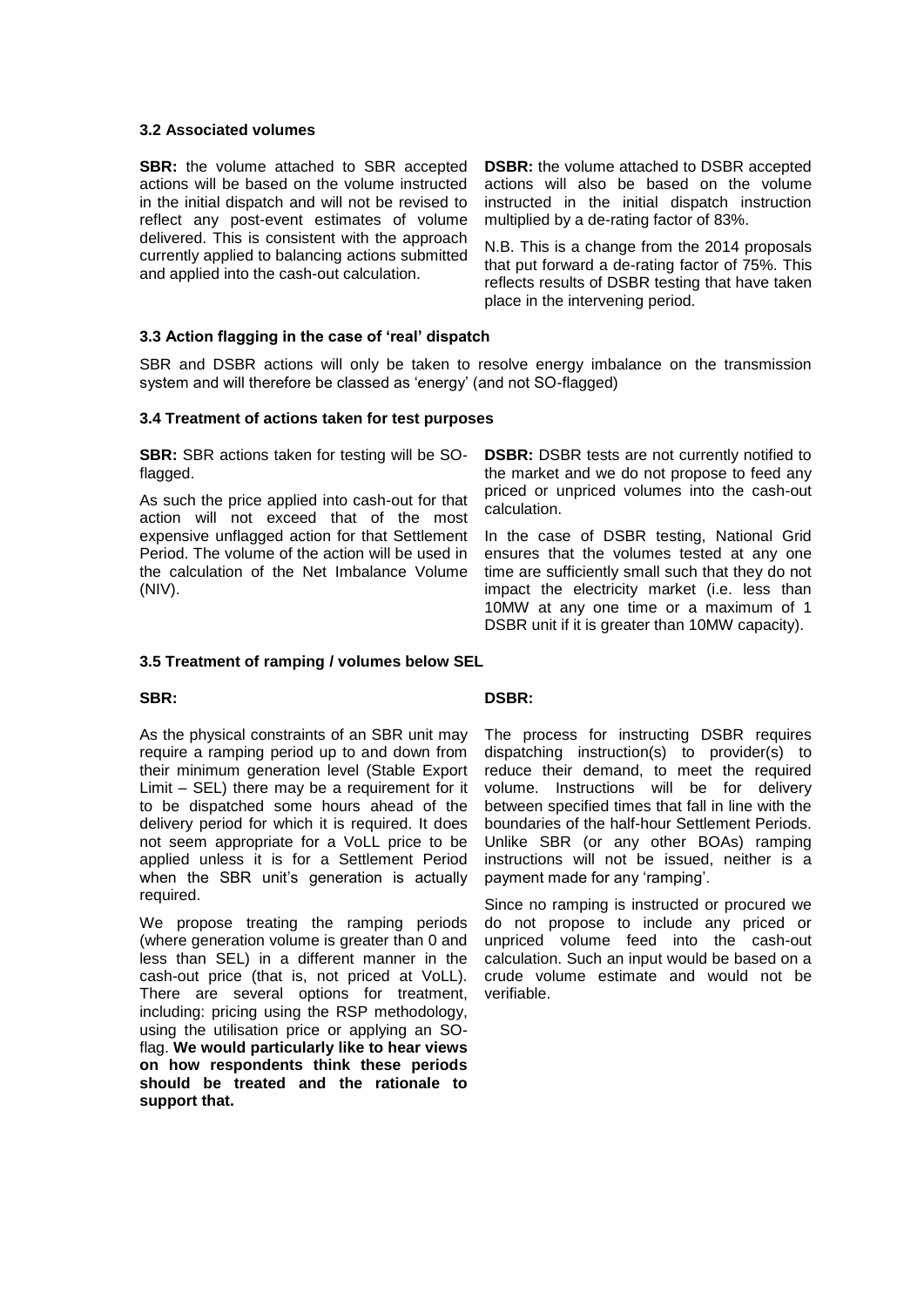

The above diagram illustrates an example of how the actions relating to dispatch of an SBR unit might be segmented for the purposes of applying the changes into cash-out. We would welcome views on how these might be appropriately priced.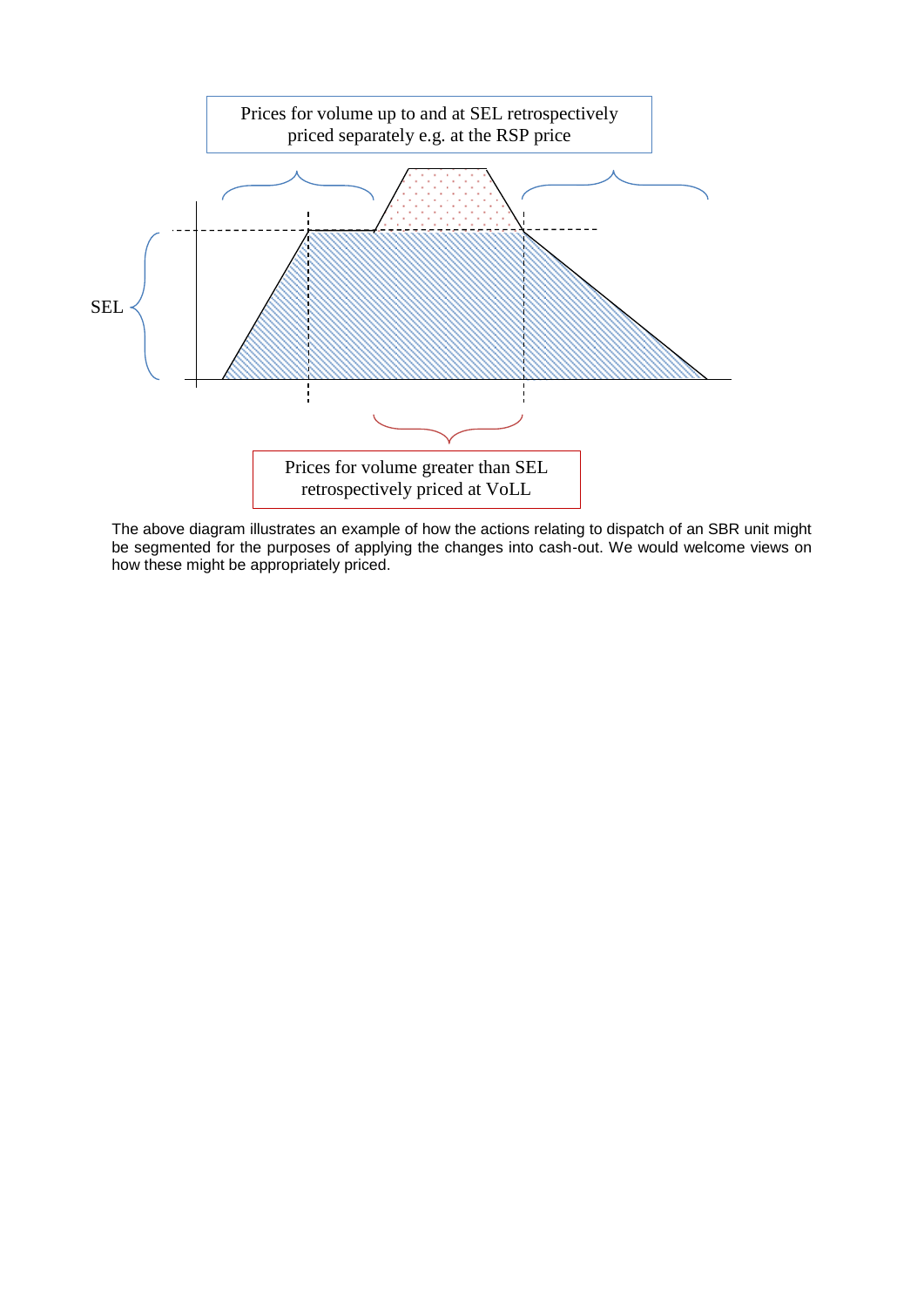#### **Demand Side Balancing Reserve Overview**

- Available over non-holiday weekdays 16:00-20:00 from November February
- In principle would be dispatched with at least 2 hours' notice (dispatched ahead of SBR), only if it is anticipated that there will be insufficient capacity in the market to meet demand and operating reserve requirements
- System warnings (e.g. NISM) will be issued in advance of DSBR dispatch
- Any DSBR dispatch instructions (including volumes and utilisation rates) will be published to the market
- System warnings will be withdrawn if sufficient plant becomes available, once dispatched, DSBR will not be withdrawn for the required delivery period
- Reliability factor(s) will be taken into account when considering the volume of DSBR available, a reliability factor of 83% of available volume will be taken into account for dispatch instructions issued with a 2 hour notice period. The reliability factor(s) may be revised based on our experience of

# **Supplementary Balancing Reserve Overview**

to resolve the shortfall of the shortfall of the shortfall of the shortfall of the shortfall of the shortfall

- Available over non-holiday weekdays 6:00-20:00 from November February
- Dispatched after DSBR is utilised, a system warning should already be in place at this stage
- Ideally SBR start-up actions that are issued to prepare a unit for dispatch will be published to the market
- Ideally SBR will be dispatched (above its SEL) within Gate Closure to allow industry the opportunity

Example timeline of events leading to dispatch of services (in this example the SBR instruction is issued to warm up the plant ahead of DSBR dispatch, in practice this ordering would depend on the plant's dynamic parameters and, in any case, all available DSBR should be utilised ahead of SBR)

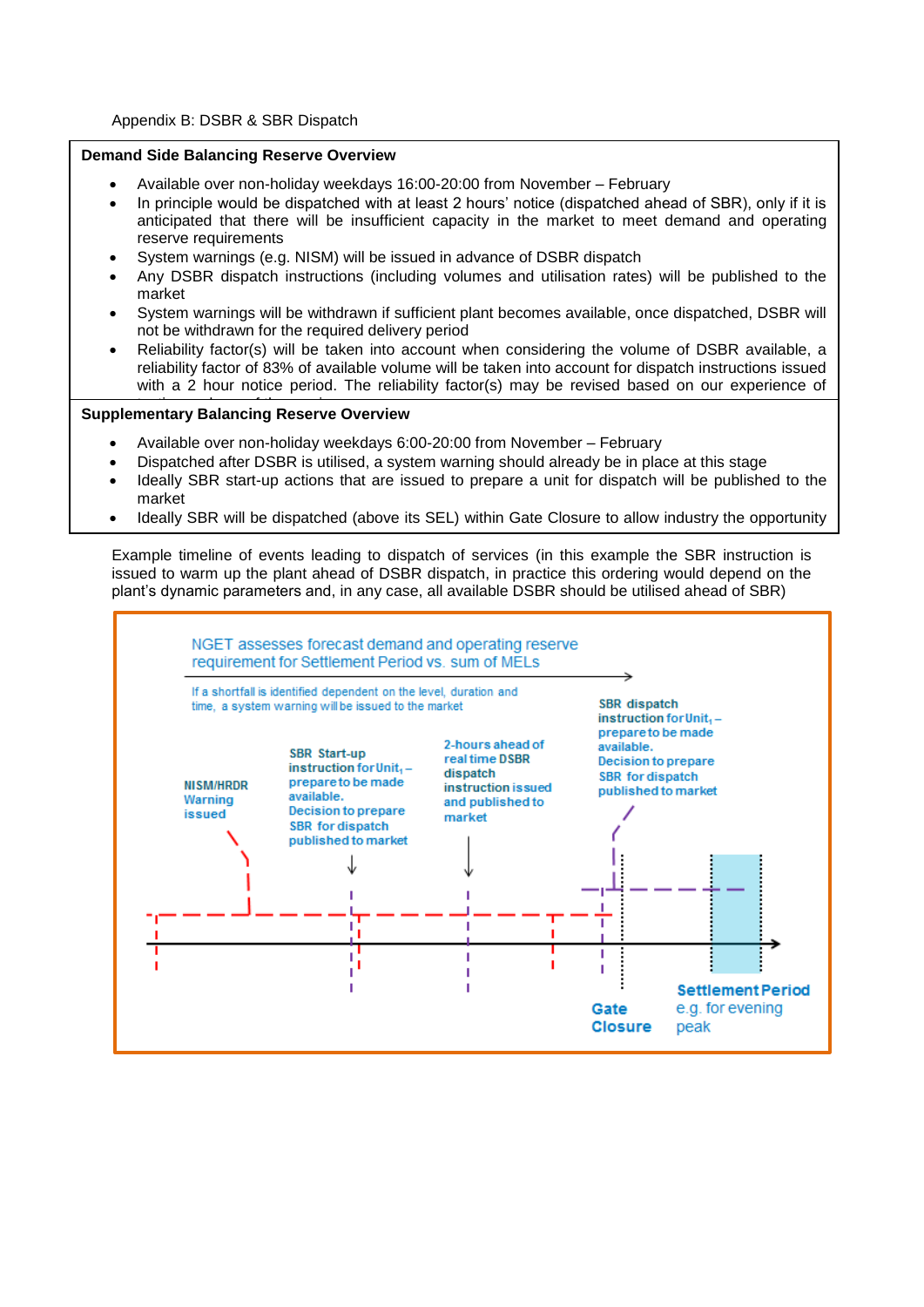# Appendix C: Summary of Meeting Held on 10<sup>th</sup> Feb 2015

# **Treatment of Supplementary Balancing Reserve (SBR) and Demand-Side Balancing Reserve (DSBR) into the Calculation of the Cash-out Price**

The meeting opened with a brief presentation on the background and key features of the new balancing services, the timeline of events leading to dispatch and considerations to be taken into account when incorporating a signal into cash-out.

National Grid indicated that in considering next steps we should take into account (1) what solution(s) would be desirable in principle; and (2) what is achievable in practice

# **What price should be applied to the balancing services in cash-out?**

# Options discussed:

- Value of Lost Load (VoLL) as per EBSCR Final Policy Decision (i.e. £3k/MWh (Nov-15) increasing to £6k/MWh (Nov-18))
- Utilisation Price
- Utilisation Price capped at VoLL
- $\bullet$  PAR1 + £1
- Reserve Scarcity Pricing (RSP) function (as per BSC modification P305)
- The initial views of the majority of attendees were as follows:
	- SBR should be priced at VoLL
	- DSBR should be priced at VoLL or Utilisation Price capped at VoLL
	- The periods over which SBR is ramping up to or down from its SEL should be priced at RSP (or SO-flagged)
	- DSBR ramping should be accounted for in the cash-out price (at RSP or SO-flagged) if possible N.B. Given the nature of the DSBR product, in which providers are instructed to reduce demand and are paid based on the reduction they achieve as opposed to BOA instructions where there is an expectation that instructed volume will be delivered, any ramping volume estimates would be crude approximations
	- Timing of price signal ideally should be in time to enter the calculation of the indicative system prices (~15 mins after the end of the relevant Settlement Period) however if this is not possible then it should be entered in time for the Interim Information (II) Settlement Run (5 working days).

# Other concerns noted:

*(For the purpose of the meeting, National Grid considered some of these to be out-of-scope to the direct issue. However these concerns will be communicated to the relevant team for consideration.)*

- Treatment of plant which has been displaced by the dispatch of SBR or DSBR either to resolve the system shortfall or for testing. Taking in merit order any generation that had been available in the BM and not dispatched, attendees suggested that this displaced volume should be compensated up to the volume of DSBR and SBR that had been instructed. N.B. National Grid responded that testing is now taking place over off-peak periods (e.g. overnight) in order to mitigate this issue with regards to testing.
- Credit implications to market participants of adjusting the imbalance price risk.
- The longevity of the products is a key consideration to the recommendation for the solution (i.e. if the products will only be procured for availability in winter 2015/16 then a less sophisticated solution would be required than if the products are enduring)